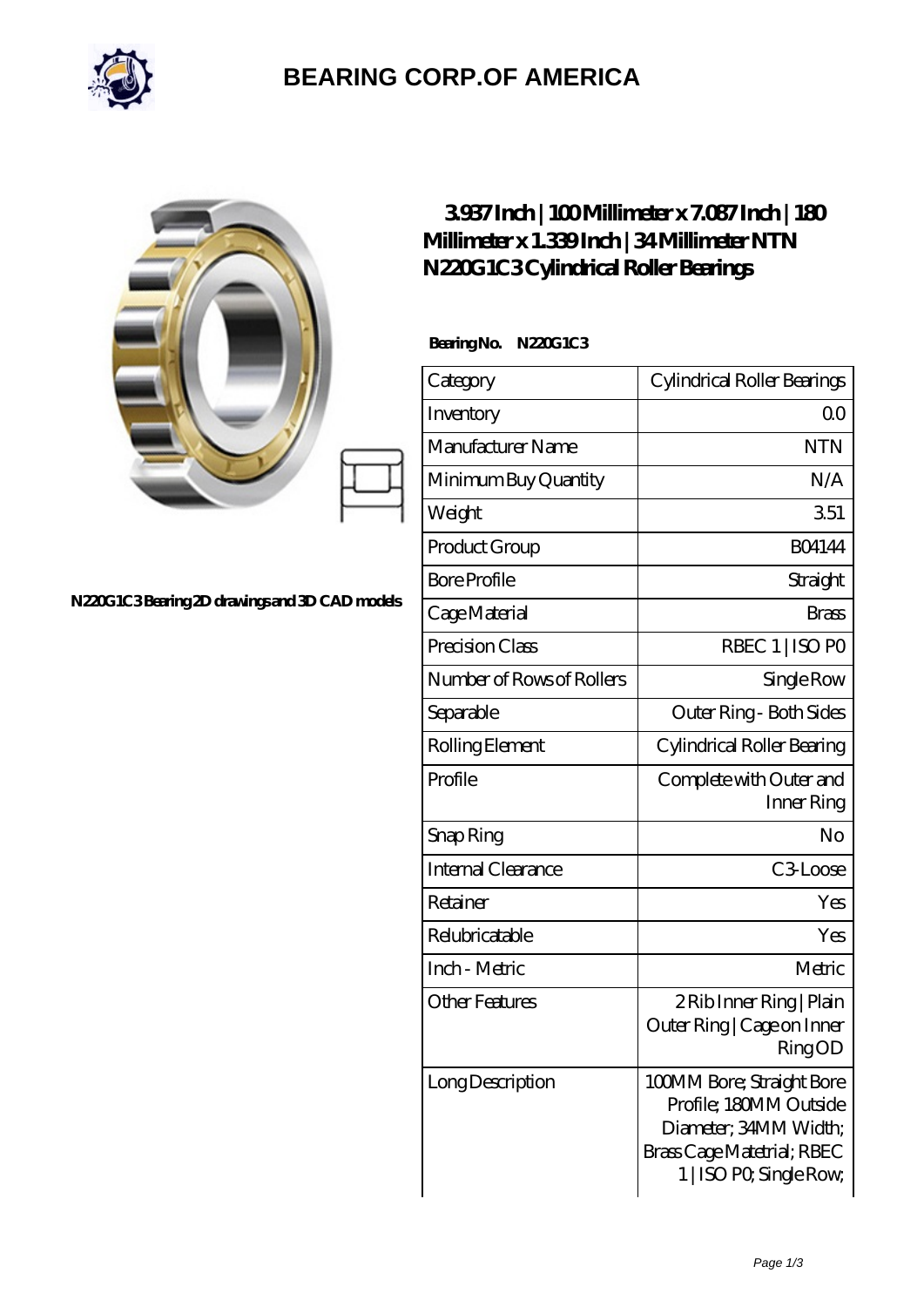

## **[BEARING CORP.OF AMERICA](https://bluemondayreview.com)**

|                          | Outer Ring - Both Sides<br>Separable; No Snap Ring; |
|--------------------------|-----------------------------------------------------|
|                          | Relubricatable; C3 Loose                            |
|                          | Inte                                                |
| Category                 | Cylindrical Roller Bearing                          |
| <b>UNSPSC</b>            | 31171547                                            |
| Harmonized Tariff Code   | 8482.5000.00                                        |
| Noun                     | Bearing                                             |
| Manufacturer URL         | http://www.ntnamerica.co                            |
|                          | m                                                   |
| Manufacturer Item Number | N220G1C3                                            |
| Weight/LBS               | 7.735                                               |
| d                        | 3937Inch   100Millimeter                            |
| B                        | 1.339Inch   34 Millimeter                           |
| D                        | 7.087 Inch   180 Millimeter                         |
| bore diameter:           | $100$ <sub>mm</sub>                                 |
| static load capacity:    | 217000N                                             |
| outside diameter:        | 180 <sub>mm</sub>                                   |
| precision rating         | ISO Class <sub>O</sub>                              |
| overall width:           | 34 <sub>mm</sub>                                    |
| maximum rpm:             | 4500rpm                                             |
| flanges:                 | (2) Inner Ring                                      |
| bearing material:        | Hardened Alloy Steel                                |
| bore type:               | Straight                                            |
| cage material:           | High Strength Machined<br>Brass Rivetless w/square  |
|                          | holes                                               |
| number of rows:          | 1                                                   |
| finish/coating           | Uncoated                                            |
| internal clearance:      | C <sub>3</sub>                                      |
| closure type:            | Open                                                |
| ring separation:         | Separable Outer Ring                                |
| fillet radius            | $21$ mm                                             |
| operating temperature    | $-40$ to $120^\circ$<br>€                           |
|                          |                                                     |